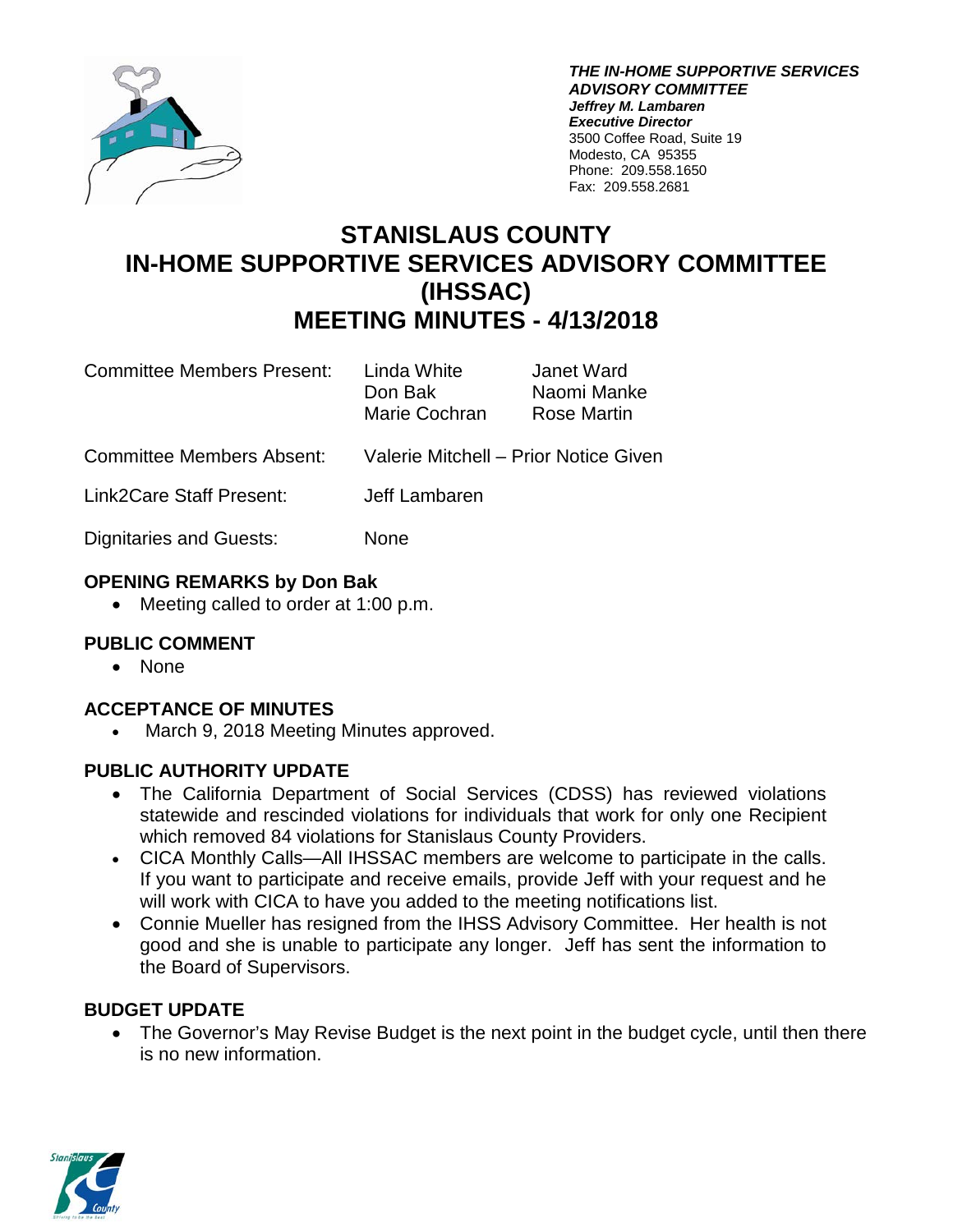# **LEGISLATIVE UPDATE**

- o *AB237 (Gonzalez-Fletcher)—*Converts the pay periods from twice per month every 2 weeks (bi-monthly), 26 pay periods in the year. **Update:** State continues to say that this option is too costly. It doesn't appear that this bill is going anywhere.
- o *AB2329 (Obernolte)—*Similar to AB 237. This bill would align pay periods to be bimonthly, 26 pay periods in the year. **Update:** Turned out to be a "gut and amend bill". Language regarding IHSS was removed and it became about Board of Trustees and payments for their meetings. Jeff will keep an eye if it has anything to do with IHSS.
- o **AB2872 (Carrillo)**—This bill would require the California Department of Social Services (CDSS) to designate the hours, per county, to compensate providers of IHSS for educating other providers, using peer-to-peer training. **Update:** Bill was heard 4/10/2018 and passed out of Assembly Human Services and is now referred to Assembly Appropriations Committee.
- o **AB3200 (Kalra)-** This bill would increase SSI/SSP benefit payment and would reinstate the Cost of Living Adjustment as of January 1, 2019 and continue to provide COLAs annually. **Update:** Raise based on cost of living. Hasn't been a COLA since 2011. Currently with the Appropriations Committee.
- o **SB 1040 (Dodd)—**This bill came out of last year's tragic flooding and fires. Would expand the definition of "supportive services" to include all needs and services required during a natural disaster resulting in a declared state of emergency, and authorize, under those same circumstances, as county to allocate additional hours of supportive services. Counties could allocate addition hours for affected Recipients and expedite replacement of Provider warrants that could not be delivered or retrieved. Counties could expedite the replacement warrant process. Current warrant replacement process is typically 6 weeks, but depending on circumstances could take 6-9 months or longer.
- o **21st Century Cure's Act**—(Handout Electronic Visit Verification Frequently Asked Questions)—States have until January 2019, to comply with the new Federal requirements, failure to comply could cause financial penalties imposed upon the State. The handout address some of the Recipient's concerns about them not being fully engaged; concerns about being home bound, about the potential use of GPS, real time check-in /out and the level of detail about the Recipient's condition that would be required to be reported. The State has issued a Request for Information (RFI) from different vendors to see how they would implement EVV. **Update:** CDSS does not think they will be able to implements this by January 2019. They are involved in lengthy stakeholder meeting and working with Federal Health & Human Services and Center for Medicaid/Medicare for a waiver.

# **IHSSAC WEBSITE UPDATE**

- IHSSAC website is back up and working properly. The header information has been updated to reflect the current meeting location.
- Marie provided an article for the newsletter about a recent cruise she was on.
- There Committee discussed and approved the combining of the Public Authority and IHSSAC newsletters. The new combined newsletter would be posted on both the IHSSAC and Public Authority websites.
- IHSSAC Profiles—only one change needed. Jeff is waiting for Don's profile info.